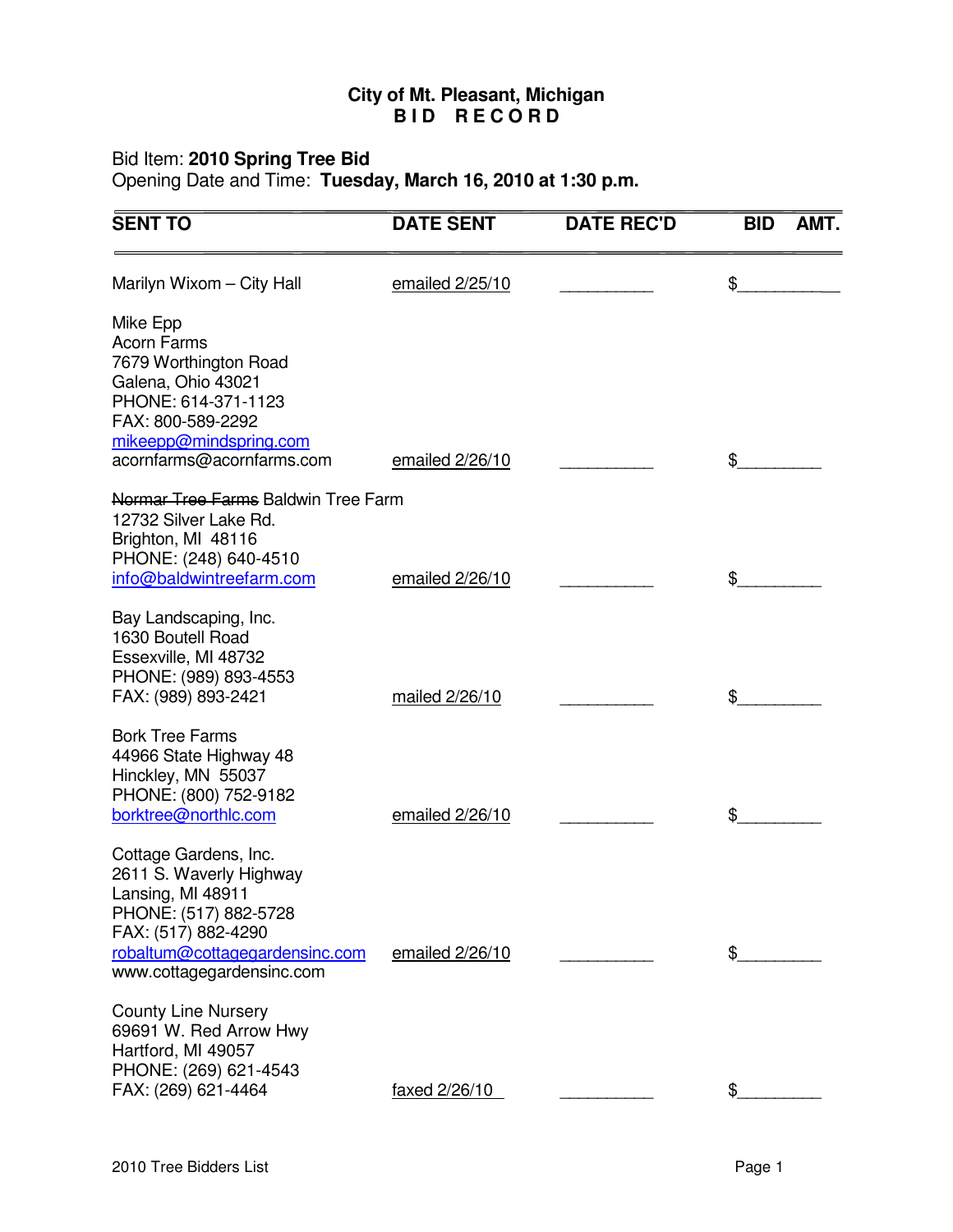| Covey Tree Inc.<br>1 Railroad Avenue<br>Frewsburg N.Y. 14738<br>PHONE: (716) 569-5506<br>FAX: (716) 569-2378<br>info@coveytree.com<br>kcovey@bufffalo.com                              | emailed 2/26/10 | \$ |
|----------------------------------------------------------------------------------------------------------------------------------------------------------------------------------------|-----------------|----|
| Paula Salloum<br>John Deere Landcapes<br>650 Stephenson Highway<br>Troy, MI 48083<br>PHONE: (248) 588-2100 ext. 310<br>FAX: (248) 588-3528                                             | faxed 2/26/10   | \$ |
| Chris Lundsted (or Jeff)<br>Green Scene Landscaping<br>954 E. Remus Rd.<br>Mt. Pleasant, MI 48858<br>PHONE: (989) 772-0430<br>FAX: (989) 779-9560                                      | faxed 2/26/10   | \$ |
| <b>Horrocks Nursery Farms</b><br>3355 Dildine Road<br>Ionia, MI 48846<br>PHONE: (616) 527-0990<br>PHONE: (866) 548-7337<br>FAX: (616) 527-2417<br>mih@horrocksnursery.com              | emailed 2/26/10 | \$ |
| Huggett Sod Farm Inc.<br>4114 Marlette Rd.<br>Marlette, MI 48453<br>PHONE: (800) 432-2763<br>FAX: (989) 635-7484<br>sales@huggettsod.com                                               | emailed 2/26/10 | Φ  |
| <b>Todd Utsman</b><br><b>KLM Landscape &amp; Snow</b><br>66033 Mount Vernon Rd.<br>Washington, MI 48095<br>PHONE: (586) 752-5562<br>FAX: (586) 336-1487<br>EMAIL: klm@klmlandscape.net | emailed 2/26/10 | \$ |
| <b>Tom Fister</b><br>Kankakee Nursery Co.<br>P.O. Box 288<br>Aroma Park, IL 60910<br>PHONE: (800) 344-7697<br>FAX: (815) 937-9389<br>EMAIL: sales@kankakeenursery.com                  | emailed 2/26/10 | \$ |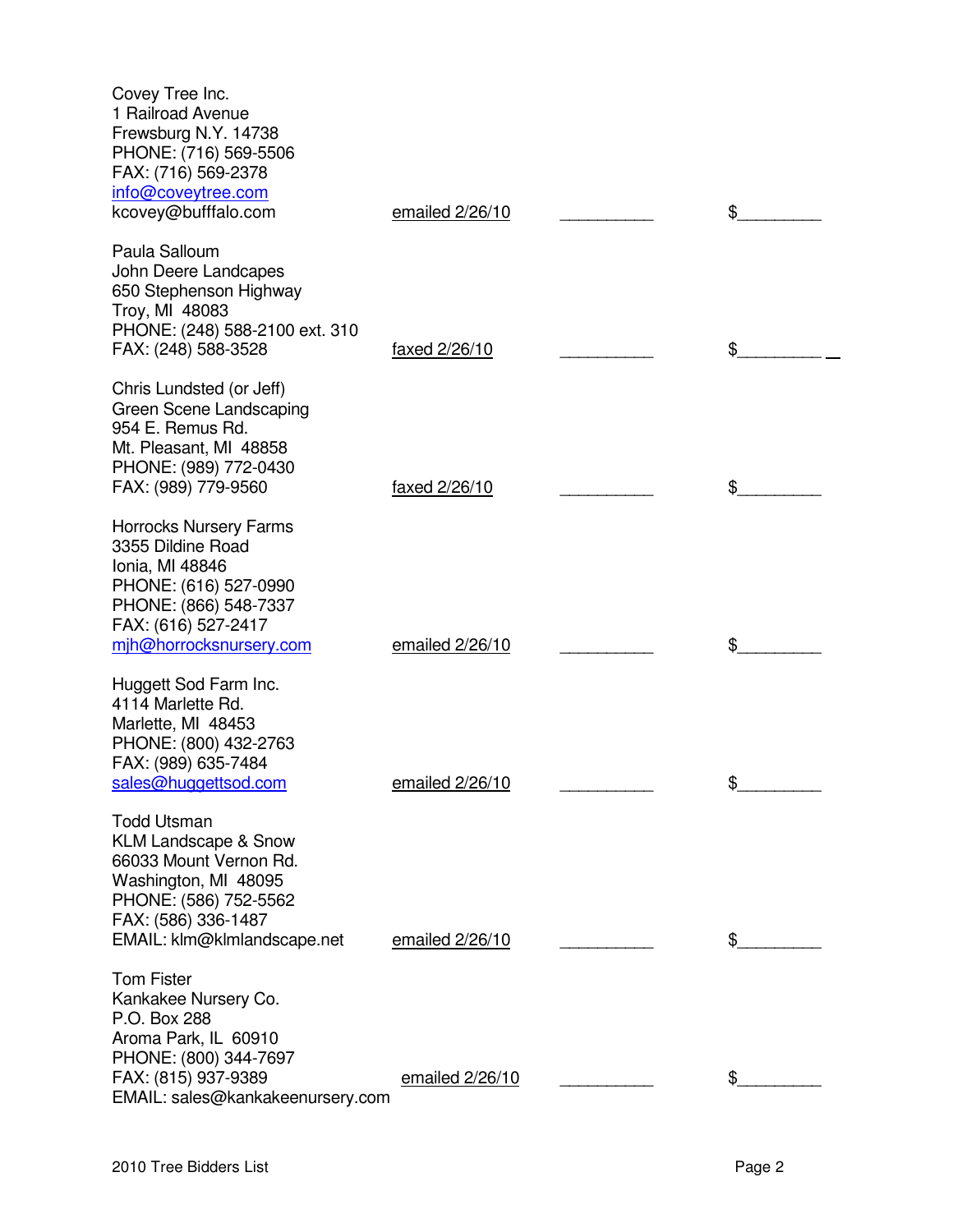| Warren Senger<br><b>Marine City Nursery</b><br>5300 Marine City Highway<br>China, MI 48054<br>PHONE: (810) 765-5533<br>FAX: (810) 765-5222<br>sales@marinecitynursery.com | emailed $2/26/10$    | \$ |
|---------------------------------------------------------------------------------------------------------------------------------------------------------------------------|----------------------|----|
| <b>Glen Smith</b><br>Mapleglen Tree Farm<br>3717 W Rosebush Road<br>Weidman, MI 48893<br>PHONE: (989) 644-3208                                                            | mailed 2/26/10       | \$ |
| McDonald Nursery, Inc.<br>1019 N. Center Road<br>Saginaw, MI 48638-5599<br>PHONE: (989) 793-0820                                                                          | mailed 2/26/10       | \$ |
| <b>Michigan Conservation District</b><br>Attn: Deb Rodgers<br>1031 E. Saginaw Rd.<br>Sanford MI 48657-9259<br>PHONE: (989) 687-9760                                       | mailed 2/26/10       | \$ |
| Nature Hills Nursery, Inc.<br>3334 North 88th Plaza<br>Omaha, NE 68134<br>PHONE: (402) 934-8116<br>FAX: (402) 991-0778<br>info@naturehills.com                            | emailed 2/26/10      | \$ |
| John Patterson<br>Norway Hill Spruce Farm<br>3635 Daley Road<br>Attica, MI 48412<br>PHONE: (810) 721-0456                                                                 | mailed 2/26/10       | \$ |
| Schaeffer's Christmas Tree Farm & Nursery<br>552 S. Whiteville Road<br>Mt. Pleasant, MI 48858<br>PHONE: (989) 773-9738                                                    | mailed 2/26/10       | \$ |
| Schictel's Nursery Wholesale - Sales Farms<br>7420 Peters Road<br>Springville, NY 14141<br>PHONE: (716) 592-9383<br>FAX: (716) 592-4282                                   | <u>faxed 2/26/10</u> | \$ |
|                                                                                                                                                                           |                      |    |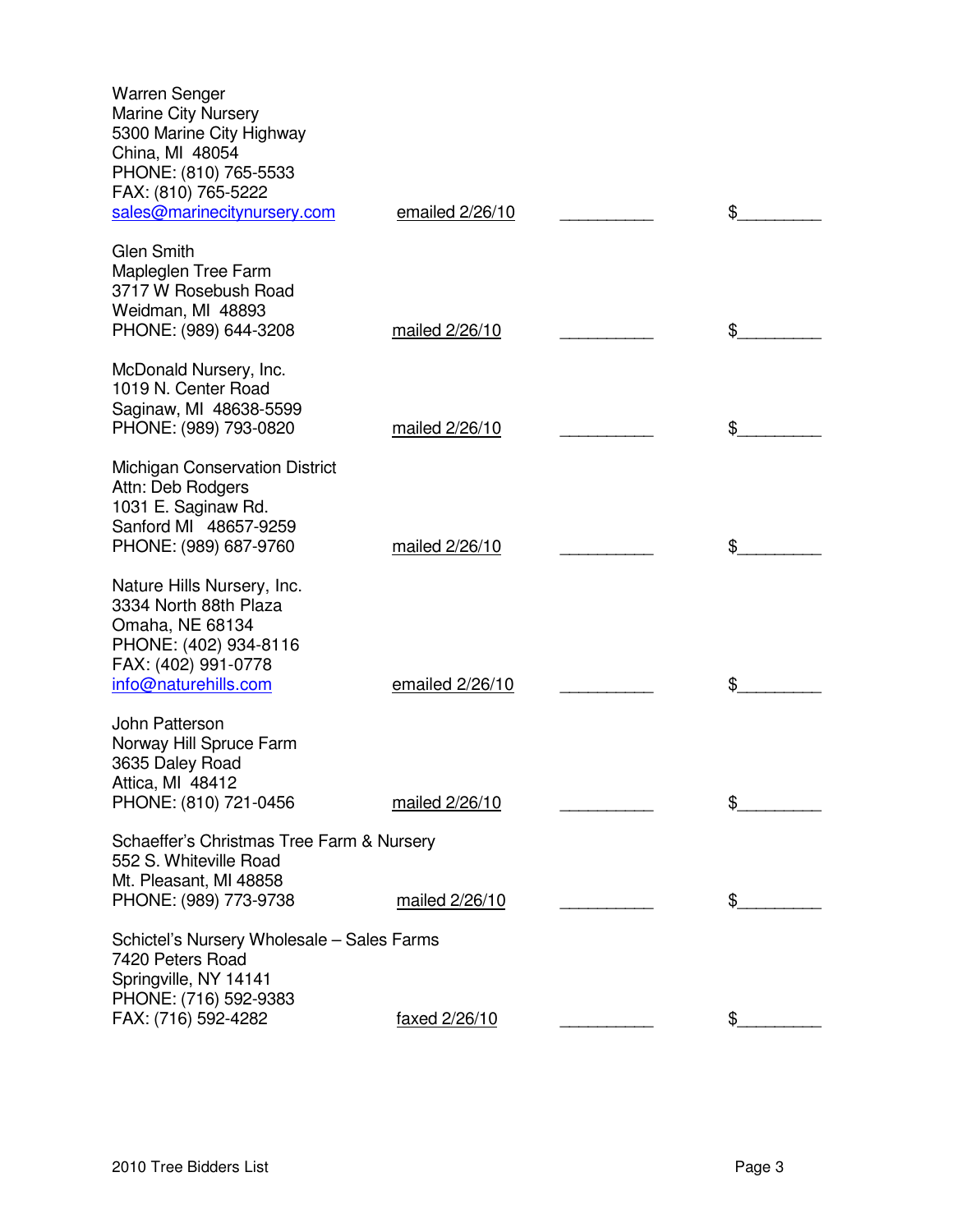| <b>Scott Bowen</b><br><b>Sharp Top Trees</b><br>102 Aubrey Rd.<br>White, GA 30184<br>PHONE: (770) 387-1945<br>FAX: (770) 387-0091<br>sbowen@sharptoptree.com | emailed 2/26/10 | \$ |
|--------------------------------------------------------------------------------------------------------------------------------------------------------------|-----------------|----|
| Turnbull Nursery & Garden Center<br>10036 Versailles Plank Road<br>North Collins, NY 14111<br>PHONE: (716) 337-2248                                          | mailed 2/26/10  | \$ |
| Mark Hahn<br>Twin City Landscape, Inc.<br>6660 N. State Rd.<br>St. Louis, MI 48880<br>PHONE: (989) 681-4316<br>FAX: (989) 681-5398<br>twincity@twinlawn.com  | emailed 2/26/10 | \$ |
| Vander Sy's Tree Farm-Nursery<br>1350 North Coldwater Rd.<br>Weidman, MI 48893<br>PHONE: (989) 644-3556                                                      | mailed 2/26/10  | \$ |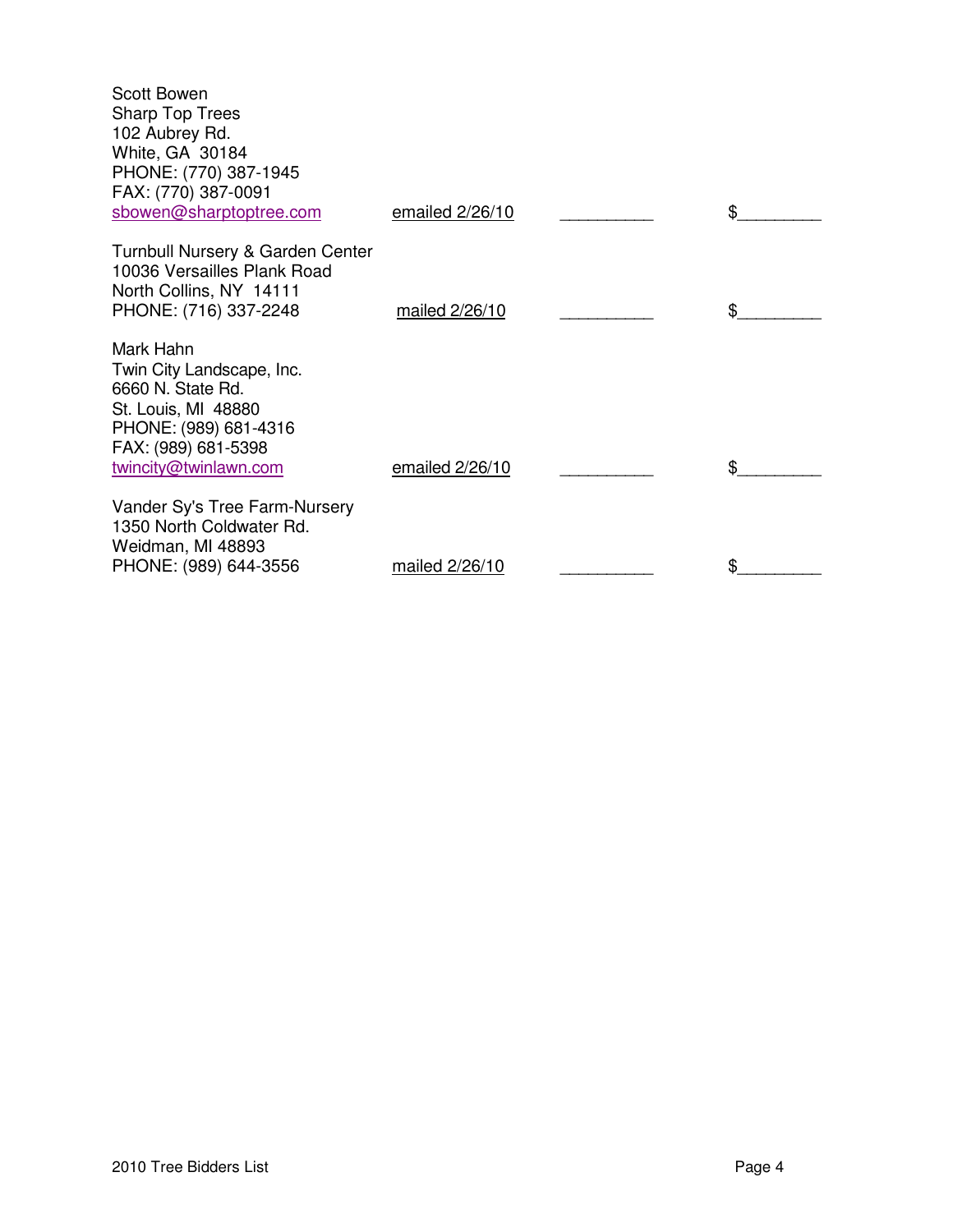# CITY OF MT. PLEASANT 2010 SPRING TREE BID -- SPECIES TABULATION

| <b>SPECIES</b>                                                                                                                                                                             | <b>SCHICHTEL'S</b><br><b>NURSERY INC.</b><br><b>SPRINGVILLE, NY</b> | <b>KANKAKEE</b><br><b>NURSERY CO.</b><br><b>AROMA PARK, IL</b> | <b>JOHN DEERE</b><br><b>LANDSCAPES</b><br><b>MADISON HEIGHTS, MI</b> | <b>MARINE CITY NURSERY</b><br>CHINA, MI            | <b>OPE'S LANDSCAPING</b><br><b>SAGINAW, MI</b> | <b>SCHAEFFER'S</b><br><b>CHRISTMAS TREE</b><br><b>FARM &amp; NURSERY</b><br><b>MT. PLEASANT, MI</b> |
|--------------------------------------------------------------------------------------------------------------------------------------------------------------------------------------------|---------------------------------------------------------------------|----------------------------------------------------------------|----------------------------------------------------------------------|----------------------------------------------------|------------------------------------------------|-----------------------------------------------------------------------------------------------------|
| PRUNUS SERRULATA<br>(KWANZAN FLOWERING<br>CHERRY) Acceptable Substitute:<br>Autumn Blooming Cherry (Prunus<br>subhirtella 'Autumnalis') or Yoshino<br>Cherry (Prunus subhirtella 'Yoshino' | \$46.00 ea.                                                         | No bid                                                         | \$49.00 ea.<br>1.25"<br>(Size does not meet<br>spec)                 | \$49.00 ea.                                        | \$114.00 ea.                                   | No bid                                                                                              |
| MALUS 'BRANDYWINE'<br>(DEEP PINK/RED FLOWERING<br>CRABAPPLE)<br>Acceptable Substitute: Prairie Rose<br>Crabapple (Malus Centurion)                                                         | \$33.00 ea.                                                         | \$38.00 ea.                                                    | \$35.00 ea.<br>1"<br>(Size does not meet<br>spec)                    | \$45.00 ea.<br>(substitute: Malus<br>'Coralburst') | \$114.00 ea.                                   | No bid                                                                                              |
| <b>MALUS 'PROFUSION'</b><br>(RED FLOWERING CRABAPPLE)<br>Acceptable Substitute: Centurion<br>Crabapple (Malus Centurion)                                                                   | $$33.00$ ea.                                                        | \$38.00 ea.                                                    | \$28.00 ea.<br>1"<br>(Size does not meet<br>spec)                    | \$45.00 ea.                                        | \$114.00 ea.                                   | No bid                                                                                              |
| <b>MALUS 'SPRING SNOW'</b><br>(NON-FRUITING WHITE<br>FLOWERING CRABAPPLE)<br>Acceptable Substitute: Spring Snow<br>Crabapple (Malus Spring Snow)                                           | \$33.00 ea.                                                         | \$52.00 ea.                                                    | \$45.00 ea.<br>1.75"                                                 | \$45.00 ea.                                        | \$114.00 ea.                                   | No bid                                                                                              |
| <b>QUERCUS RUBRA</b><br>(RED OAK)<br>Acceptable Substitute: Pin Oak<br>(Quercus palustris)                                                                                                 | \$48.00 ea.                                                         | \$72.00 ea.                                                    | \$48.00 ea.<br>1"<br>(Size does not meet<br>spec)                    | \$64.00 ea.                                        | \$114.00 ea.                                   | No bid                                                                                              |
| SYRINGA RETICULATA<br>(JAPANESE TREE LILAC)<br>No substitute                                                                                                                               | $$61.00$ ea.                                                        | \$62.00 ea.                                                    | \$60.00 ea.<br>1.5"<br>(Size does not meet<br>spec)                  | \$49.00 ea.                                        | \$114.00 ea.                                   | No bid                                                                                              |
| <b>TOTAL BID</b>                                                                                                                                                                           | \$2,375.00                                                          | \$2,290.00                                                     | \$2,520.00                                                           | \$2,840.00                                         | \$6,270.00*                                    | \$0.00                                                                                              |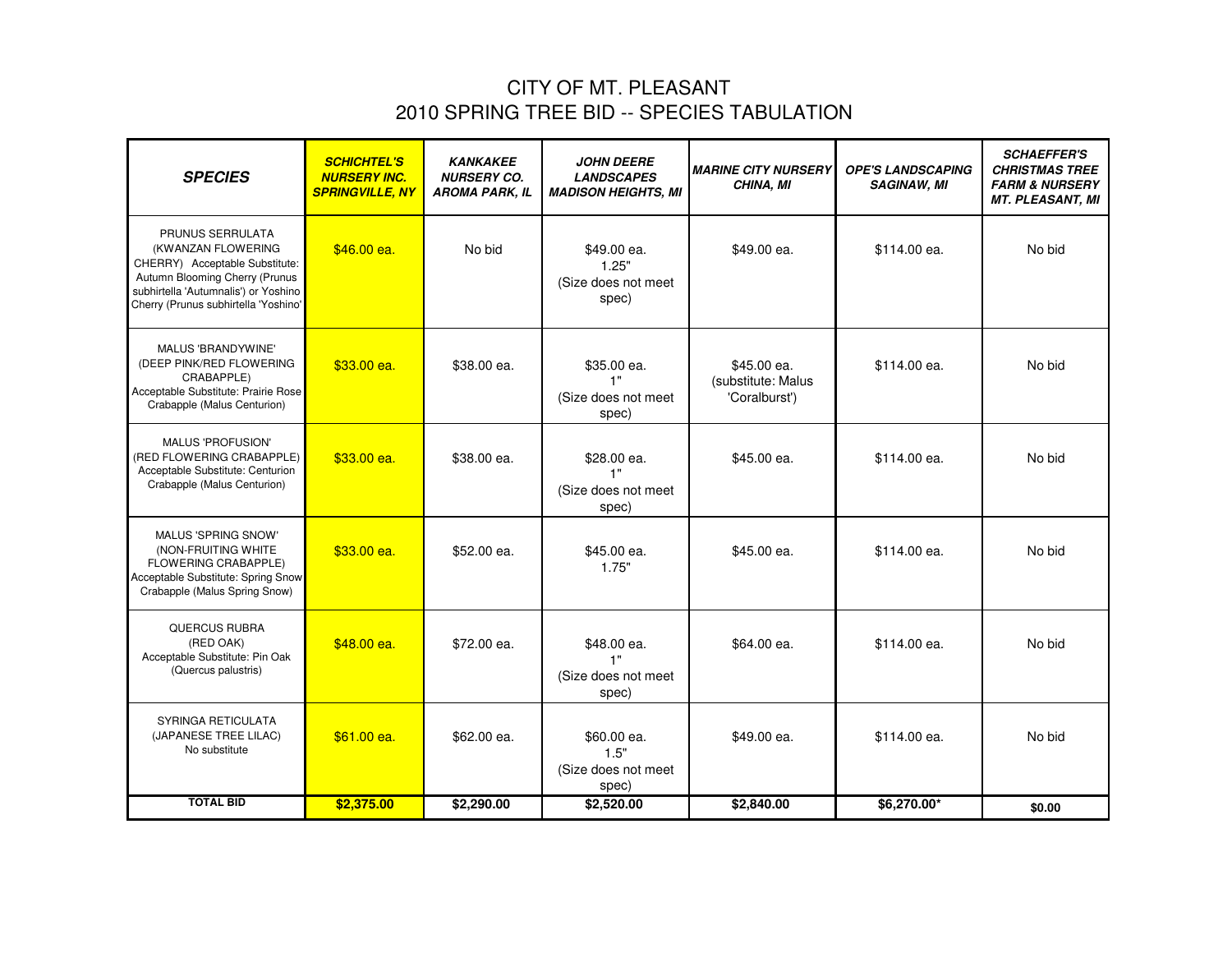

**CITY HALL** 401 N. Main • 48858-1698 (989) 779-5300 (989) 773-4691 fax

**PUBLIC SAFETY** 804 E. High • 48858-3595 (989) 779-5100 (989) 773-4020 fax

**PUBLIC WORKS** 1303 N. Franklin • 48858-4682 (989) 779-5400 (989) 772-6250 fax

# **N O T I C E T O B I D D E R S** 2010 SPRING TREE BID

The City of Mt. Pleasant, Michigan, is requesting sealed bids at the Office of the City Clerk, City Hall, 320 West Broadway Street, Mt. Pleasant, Michigan 48858, until 1:30 p.m. (EST), on Tuesday, March 16, 2010, at which time and place the bids will be publicly opened and read. All bids shall be submitted in a sealed envelope, plainly marked "City of Mt. Pleasant - 2010 Spring Tree Bid – March 16, 2010".

Proposals are solicited on a unit price basis, for the following:

**IT. PLEASANT**, MICHIGAN

| <u>Item</u> | <b>Description</b>                                        | Quantity |
|-------------|-----------------------------------------------------------|----------|
| Trees       | Bare Root,<br>Minimum of $1\frac{3}{4}$ - 2 inch diameter | 55       |

No bid deposit, performance, labor, or material bond will be required.

Notification of delivery is required two (2) weeks in advance. Delivery without prior notification will not be accepted.

Complete specifications are available at the Public Works Building, 1303 North Franklin Street, Mt. Pleasant, Michigan 48858, (989) 779-5401, Monday through Friday, 8:00 a.m. to 4:30 p.m. or online at http://www.mt-pleasant.org/depts/ engineering/biddinginfo.htm.

The City of Mt. Pleasant reserves the right to accept or reject any or all bids, to waive any irregularities in the bids, and to select the bid considered most advantageous to the city.

> Robert Murphy **Internal Accept Accept Accept** Jeremy Howard Street Superintendent City Clerk (989) 779-5409

Dated: February 25, 2010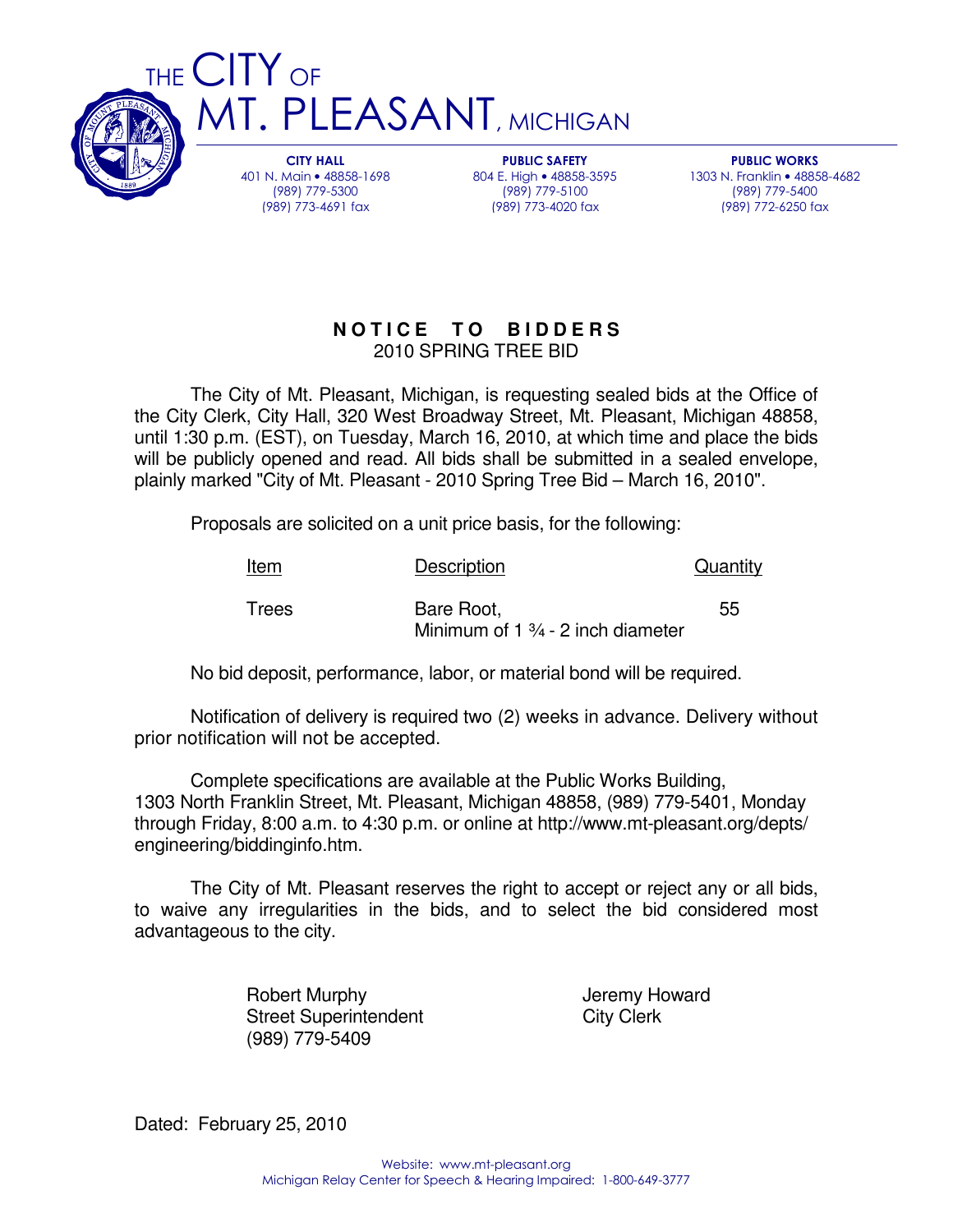## City of Mt. Pleasant, Michigan **P R O P O S A L**

#### **2010 SPRING TREE BID**

City of Mt. Pleasant **TIME:** 1:30 p.m. 320 W. Broadway Street Mt. Pleasant, MI 48858

**TO:** Office of the City Clerk **BID DATE:** Tuesday, March 16, 2010

In accordance with the Specifications and other bid requirements here provided, the undersigned agrees to provide the bid items listed below at the price(s) set forth. This is a firm bid and not subject to withdrawal or change for a period of sixty (60) days. **Note: Notification of delivery is required two (2) weeks in advance.**

All trees shall be bare root (B.R.) and a minimum of  $1\frac{3}{4}$  - 2 inches in diameter. Please list unit cost for acceptable substitutions as necessary. UNIT

| <b>BID ITEMS</b>                                       | <b>QUANTITY</b>  | <b>COST</b> | .<br><b>TOTAL</b>  |
|--------------------------------------------------------|------------------|-------------|--------------------|
| Malus x 'Brandywine' (Brandywine Crabapple)            | 5 Trees          | \$          |                    |
| Acceptable Substitute: Malus x 'Prairie Rose'          | 5 Trees          | \$          | $\mathfrak{S}^-$   |
|                                                        | 5 Trees          | \$          | \$                 |
| Malus x 'Profusion' (Profusion Crabapple)              | 5 Trees          | \$          | \$                 |
| Acceptable Substitute: Malus x 'Centurion'             | 5 Trees          | \$          | $\frac{1}{2}$      |
|                                                        | 5 Trees          | \$          |                    |
| Malus x 'Spring Snow' (Spring Snow Crabapple)          | 10 Trees         | \$          | \$                 |
| Acceptable Substitute: Malus x 'Snowdrift'             | 10 Trees         | \$          | \$                 |
|                                                        | 10 Trees         | \$          | \$                 |
| Prunus serrulata 'Kwanzan'                             | 15 Trees         | \$          | \$                 |
| (Kwanzan Flowering Cherry)                             |                  |             |                    |
| Acceptable Substitute: Prunus subhirtella 'Autumnalis' | 20 Trees         | \$          | \$                 |
| Acceptable Substitute: Prunus Yedoensis Yoshino'       | 20 Trees         | \$          |                    |
| Quercus rubra (Red Oak)                                | 15 Trees         | \$          | \$                 |
| Acceptable Substitute: Quercus palustris (Pin Oak)     | 15 Trees         | \$          | \$                 |
| Syringa reticulata 1vory Silk'                         | 5 Trees          | \$          | $\frac{1}{2}$      |
| (Japanese Tree Lilac)                                  |                  |             |                    |
|                                                        | <b>TOTAL BID</b> | \$          | (FOB Mt. Pleasant) |
|                                                        |                  | Dollars and | Cents              |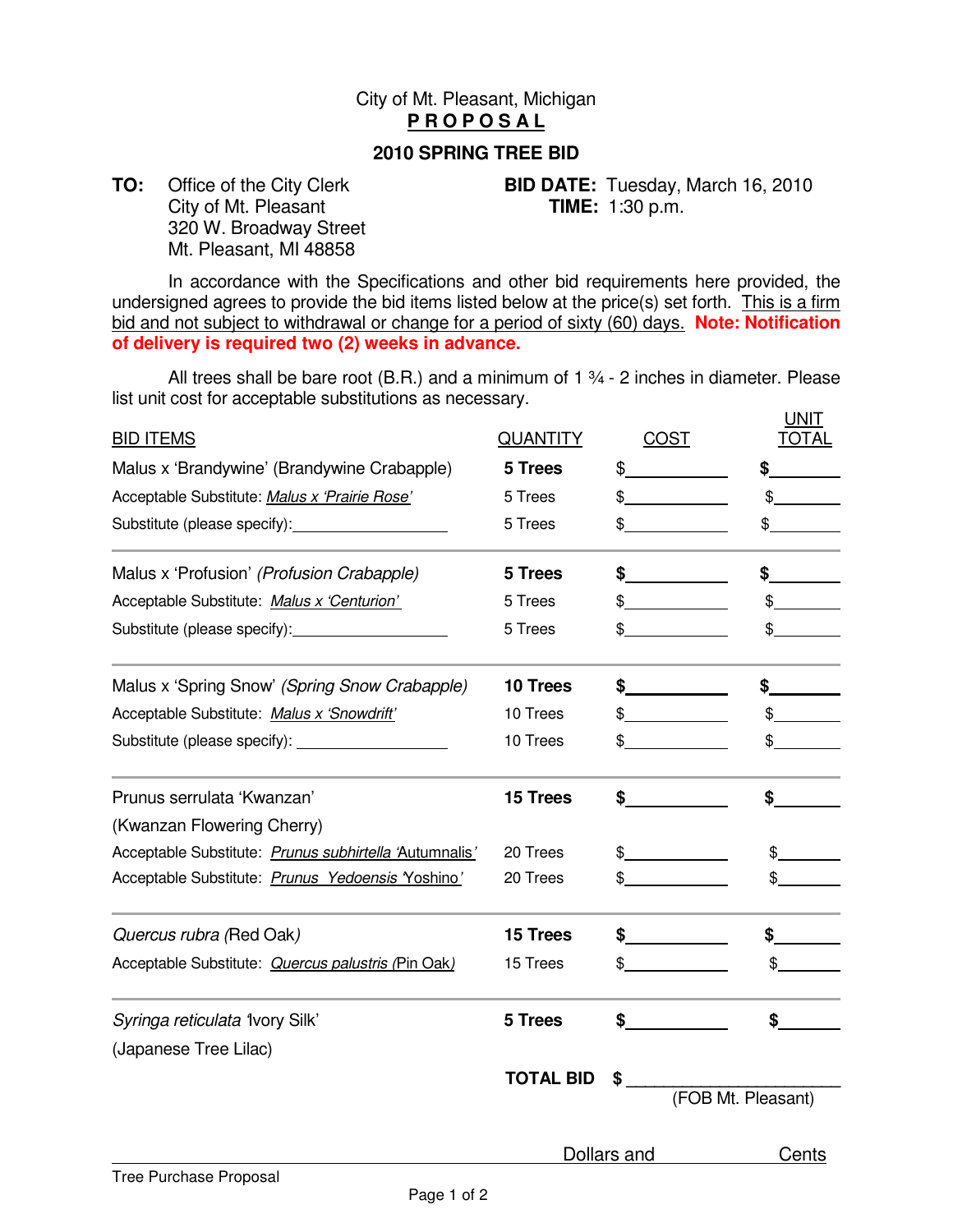| <b>Bid Submitted by:</b>   |                                    |
|----------------------------|------------------------------------|
| COMPANY LATERATIVE COMPANY |                                    |
|                            |                                    |
|                            | STATE ___________ ZIP ____________ |
|                            |                                    |
|                            |                                    |
| PRINT OR TYPE NAME & TITLE |                                    |